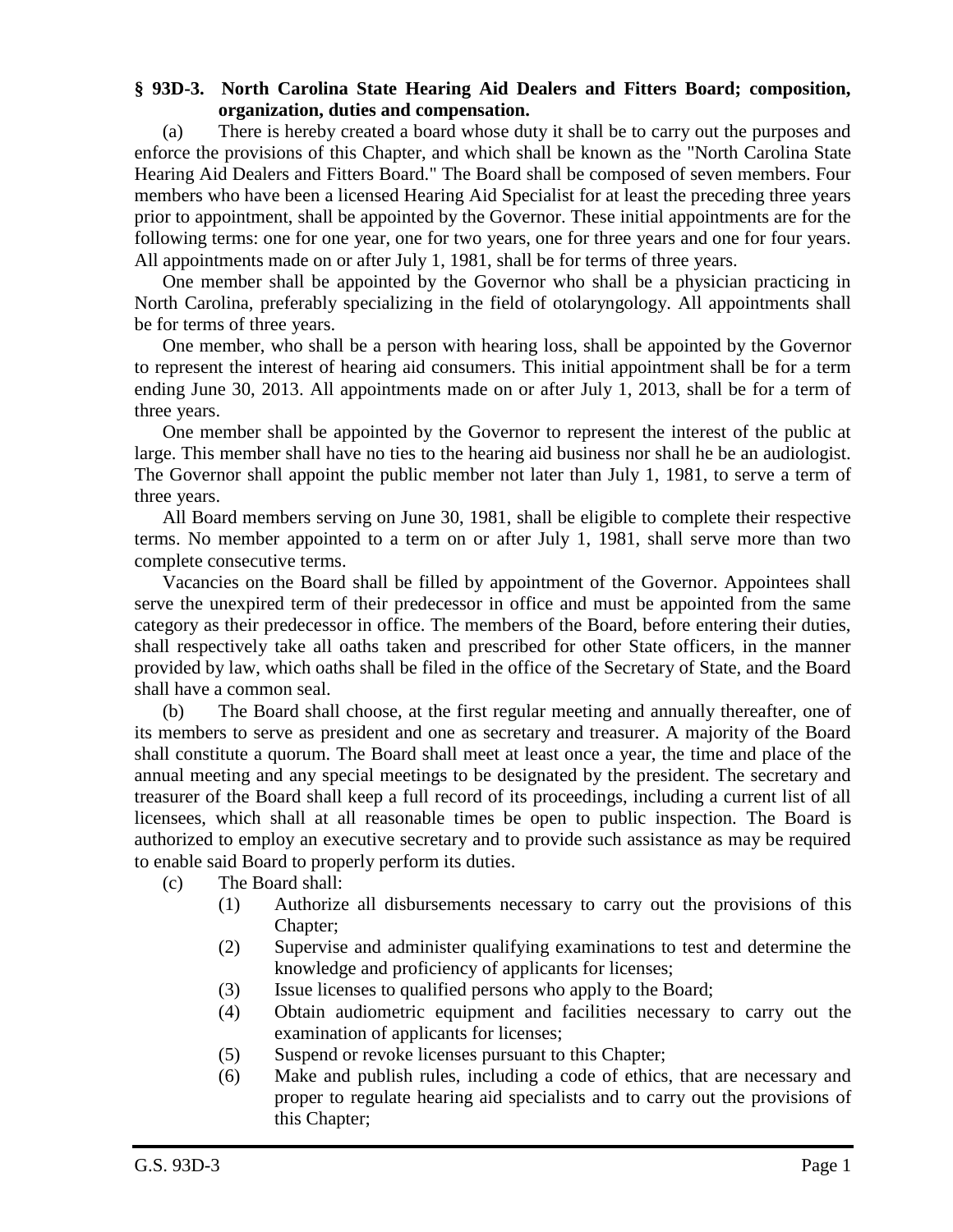- (7) Exercise jurisdiction over the hearing of complaints, charges of malpractice including corrupt or unprofessional conduct, and allegations of violations of the Board's rules that are made against any fitter and seller of hearing aids in North Carolina;
- (8) Require the periodic inspection and calibration of audiometric testing equipment of persons who are fitting and selling hearing aids;
- (9) In connection with any matter within the jurisdiction of the Board, summon and subpoena and examine witnesses under oath and to compel their attendance and the production of books, papers, or other documents or writings deemed by the Board to be necessary or material to the inquiry. Each summons or subpoena shall be issued under the hand of the secretary and treasurer or the president of the Board and shall have the force and effect of a summons or subpoena issued by a court of record. Any witness who shall refuse or neglect to appear in obedience thereto or to testify or produce books, papers, or other documents or writings required shall be liable to contempt charges. The Board shall pay to any witness subpoenaed before it the fees and per diem as paid witnesses in civil actions in the superior court of the county where such hearing is held;
- (10) Inform the Attorney General of any information or knowledge it acquires regarding any "price-fixing" activity whatsoever in connection with the sales and service of hearing aids;
- (11) Establish and enforce rules to guarantee that a full refund will be made by the seller of a hearing aid to the purchaser when presented with a written medical opinion of an otolaryngologist that the purchaser's hearing cannot be improved by the use of a hearing aid;
- (12) Fund, establish, conduct, approve and sponsor instructional programs for registered apprentices and for persons who hold a license as well as for persons interested in obtaining adequate instruction or programs of study to qualify them for registration to the extent that the Board deems such instructional programs to be beneficial or necessary;
- (13) Register persons serving as apprentices as set forth in G.S. 93D-9;
- (14) Have the power to set and collect fees in accordance with Chapter 150B of the General Statutes for the items listed in this subdivision and for other items for which this Chapter gives the Board the authority to set a fee:
	- a. For a continuing education make-up class provided by the Board, a fee not to exceed fifty dollars (\$50.00) per person for each day of instruction. The Board may not offer a make-up class that is longer than two days;
	- b. For a license examination preparation course provided by the Board, a fee not to exceed fifty dollars (\$50.00) per person for each day of instruction. The Board may not offer an examination preparation course that is longer than three days;
	- c. For approval of a continuing education program provider, a fee not to exceed forty dollars (\$40.00);
	- d. For verifying and recording attendance at a continuing education program not provided by the Board, a fee not to exceed fifteen dollars (\$15.00) per licensee per program;
	- e. For providing a voluntary two-day apprentice training workshop, a fee not to exceed one hundred dollars (\$100.00) per person, and for